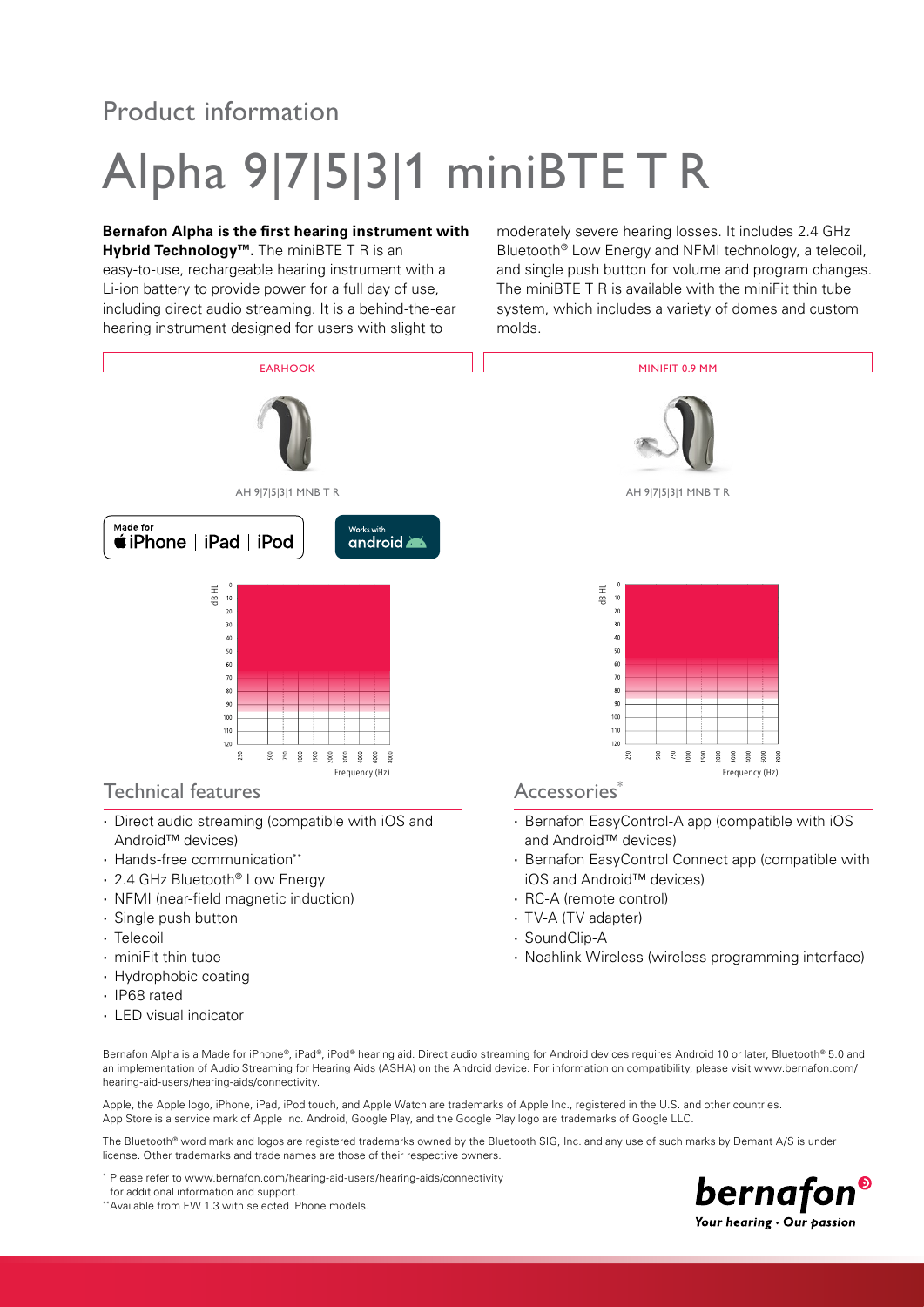## **Earhook Thin tube 0.9 mm**

**2CC COUPLER**

**Full-on gain** Gain/dB

Full-on gain

Frequency in Hertz (Hz)

 $100$  1 and  $1k$  10k 10k



|                                              | <b>EARHOOK</b> | THIN TUBE 0.9 |
|----------------------------------------------|----------------|---------------|
| OSPL90, Peak (dB SPL)                        | 123            | 117           |
| OSPL90, 1600 Hz (dB SPL)                     | 20             | 108           |
| OSPL90, HFA (dB SPL)                         | 119            | 110           |
| Full-on Gain, Peak (dB)                      |                | 55            |
| Full-on Gain, 1600 Hz (dB)                   |                |               |
| Full-on Gain, HFA (dB)                       |                | 43            |
| Reference Test Gain (dB)                     |                | 33            |
| Battery                                      | l i-ion        | l i−i∩n       |
| Expected operating time, hours <sup>1)</sup> |                | 24 h          |
| Distortion 500/800/1600 Hz (%)               | <4/ <3/ <7     | 2/2/2         |
| Frequency Range (Hz)                         | 100-7300       | 100-6800      |
| Equivalent Input Noise <sup>2</sup> (dB SPL) |                |               |
| Telecoil 1 mA/m 1000 Hz, ANSI (dB SPL)       |                | 84            |
| Telecoil HFA SPLITS (dB SPL)                 | 99             | ð.            |



1) Expected operating time for rechargeable battery depends on use pattern, active feature set, hearing loss, sound environment, battery age and use of wireless accessories.

<sup>2)</sup> Technical data measured with expansion, corresponding to the test box measurement settings.

"2cc" refers to a coupler according to IEC 60318-5:2006. "Ear simulator" refers to a coupler according to IEC 60318-4:2010. Applied versions: IEC 60118-0 /A1:1994, IEC 60118-1 /A1:1998, IEC 60118-7: 2005, ANSI S3.22: 2014, IEC 60118-0:2015.

Full-on gain is measured with the gain control of the hearing instruments set to its full-on position minus 20 dB and with an input SPL of 70 dB. This is to obtain a gain response equal to the full-on gain response from e.g. IEC 60118-0+A1:1994 but without influence of feedback.

Equivalent Input Noise2) (dB SPL) 19 19 Telecoil 1 mA/m 1600 Hz, IEC (dB SPL) 85 87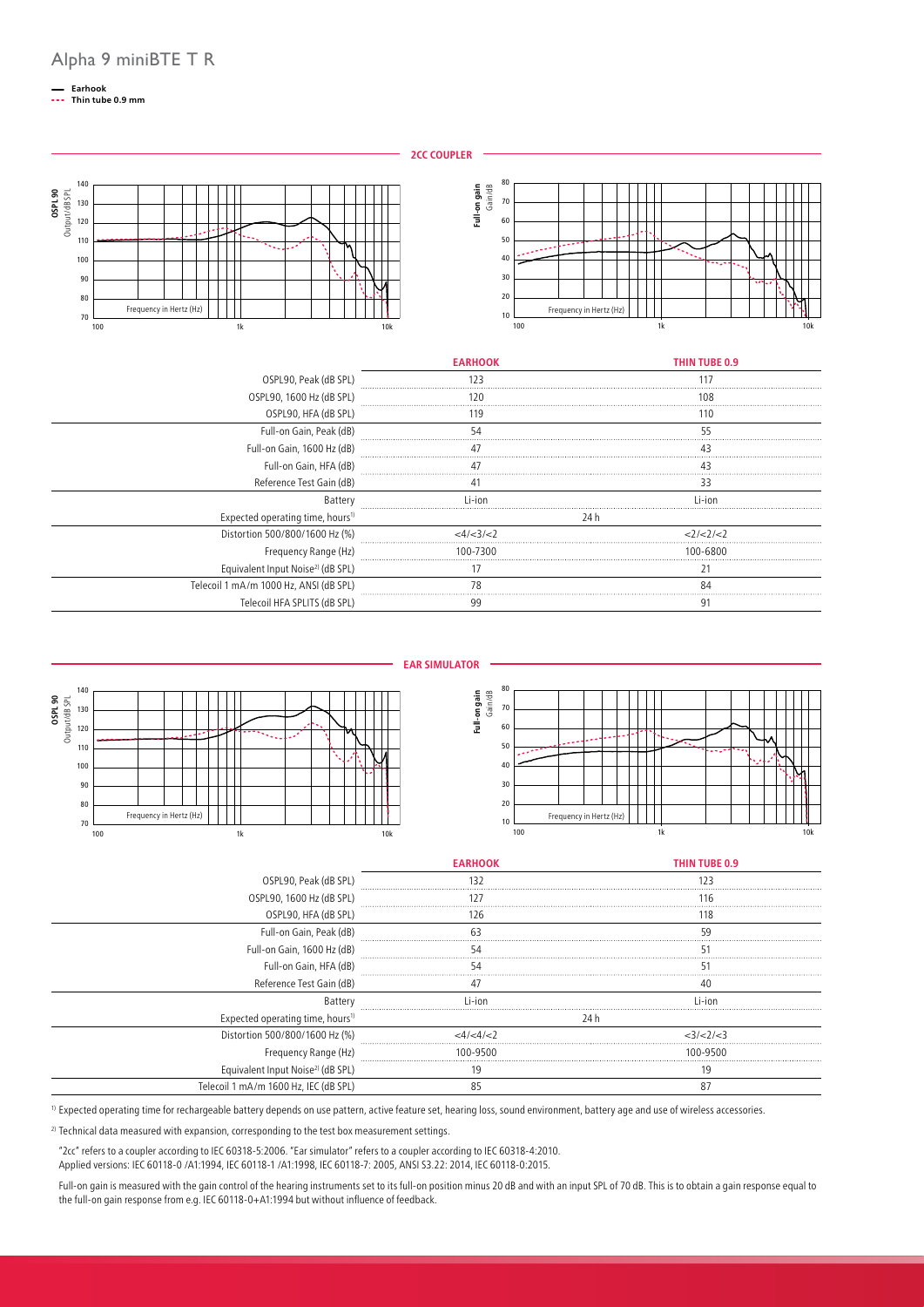### Alpha 7|5|3|1 miniBTE T R

**Earhook Thin tube 0.9 mm**





|                                                 | <b>EARHOOK</b> | THIN TUBE 0.9 |  |
|-------------------------------------------------|----------------|---------------|--|
| OSPL90, Peak (dB SPL)                           | 132            | 123           |  |
| OSPL90, 1600 Hz (dB SPL)                        | 127            |               |  |
| OSPL90, HFA (dB SPL)                            | 126<br>118     |               |  |
| Full-on Gain, Peak (dB)                         |                | 59            |  |
| Full-on Gain, 1600 Hz (dB)                      | 54             |               |  |
| Full-on Gain, HFA (dB)                          | 54             |               |  |
| Reference Test Gain (dB)                        |                |               |  |
| Battery                                         | $i$ -ion       | Li-ion        |  |
| Expected operating time, hours <sup>1)</sup>    |                | 24 h          |  |
| Distortion 500/800/1600 Hz (%)                  | <4/<4/<        | <3/<2/<3      |  |
| Frequency Range (Hz)                            | 100-7500       | 100-7500      |  |
| Equivalent Input Noise <sup>2)</sup> , (dB SPL) | 19             |               |  |
| Telecoil 1 mA/m 1600 Hz, IEC (dB SPL)           |                | 87            |  |

1) Expected operating time for rechargeable battery depends on use pattern, active feature set, hearing loss, sound environment, battery age and use of wireless accessories.

<sup>2)</sup> Technical data measured with expansion, corresponding to the test box measurement settings.

"2cc" refers to a coupler according to IEC 60318-5:2006. "Ear simulator" refers to a coupler according to IEC 60318-4:2010. Applied versions: IEC 60118-0 /A1:1994, IEC 60118-1 /A1:1998, IEC 60118-7: 2005, ANSI S3.22: 2014, IEC 60118-0:2015.

Full-on gain is measured with the gain control of the hearing instruments set to its full-on position minus 20 dB and with an input SPL of 70 dB. This is to obtain a gain response equal to the full-on gain response from e.g. IEC 60118-0+A1:1994 but without influence of feedback.

**EAR SIMULATOR**



Full-on gain **Full-on gain**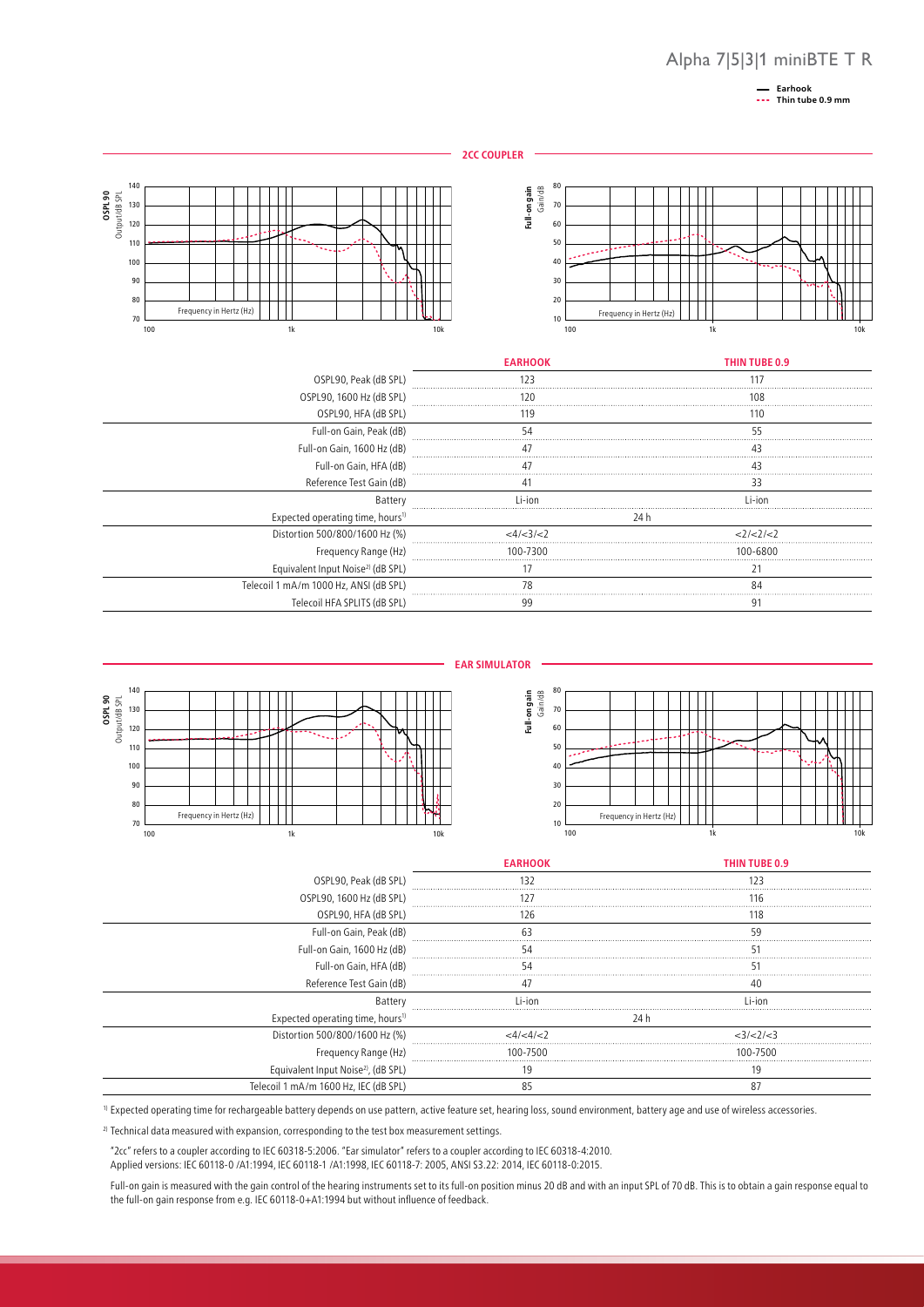|                                           | Alpha 9   | Alpha <sub>7</sub> | Alpha <sub>5</sub> | Alpha <sub>3</sub> | Alpha <sub>1</sub> |
|-------------------------------------------|-----------|--------------------|--------------------|--------------------|--------------------|
| Hybrid Technology™                        |           |                    |                    |                    |                    |
| Hybrid Sound Processing™                  |           | $\bullet$          | ●                  | ●                  |                    |
| Frequency bandwidth                       | 10 kHz    | 8 kHz              | 8 kHz              | 8 kHz              | 8 kHz              |
| Hybrid Balancing™                         |           |                    |                    |                    |                    |
| Speech Balancer                           | 3 options | 2 options          |                    |                    |                    |
| Noise Balancer                            | 4 options | 2 options          |                    |                    |                    |
| Hybrid Noise Management™                  |           |                    |                    |                    |                    |
| <b>Smart Noise Reduction</b>              | 4 options | 4 options          | 3 options          | 3 options          | 2 options          |
| <b>Smart Directionality</b>               | 4 options | 4 options          | 4 options          | 4 options          | 3 options          |
| <b>Dynamic States</b>                     | 3 options | 2 options          |                    |                    |                    |
| Omni States                               | 2 options | 2 options          |                    |                    |                    |
| Hybrid Feedback Canceller™                |           |                    |                    |                    |                    |
| <b>Speech</b>                             |           |                    |                    |                    |                    |
| Low Frequency Enhancer                    |           |                    |                    |                    |                    |
| Frequency Composition <sup>nxt</sup>      |           |                    |                    |                    |                    |
| <b>Comfort</b>                            |           |                    |                    |                    |                    |
| Binaural Noise Manager                    | ▲         | $\bullet$          |                    |                    |                    |
| <b>Transient Noise Reduction</b>          | 4 options | 3 options          | 3 options          | 2 options          |                    |
| Wind Noise Manager                        |           |                    |                    |                    |                    |
| Dynamic Range Extender                    |           |                    |                    |                    |                    |
| Soft Noise Manager                        |           |                    |                    |                    |                    |
| <b>Directionality controls</b>            |           |                    |                    |                    |                    |
| Dynamic                                   |           |                    | $\bullet$          |                    |                    |
| Adaptive Full Directionality              |           |                    |                    |                    |                    |
| <b>Fixed Directionality</b>               |           |                    |                    |                    |                    |
| Fixed Omni                                |           |                    |                    |                    |                    |
| Omni Directional                          |           |                    |                    |                    |                    |
| True Directionality Plus                  |           |                    |                    |                    |                    |
| Individualization                         |           |                    |                    |                    |                    |
| Personalization                           | $\bullet$ | $\bullet$          | $\bullet$          | $\bullet$          | $\bullet$          |
| Fitting bands                             | 24        | 20                 | 18                 | 14                 | 12                 |
| Program options/memories                  | 13/4      | 12/4               | 12/4               | 10/4               | 8/4                |
| Music Experience                          |           |                    |                    |                    |                    |
| Binaural coordination: VC, program change |           |                    |                    |                    |                    |
| Automatic Adaptation Manager              |           |                    |                    |                    |                    |
| Transition                                | 4 options | 3 options          | 2 options          |                    |                    |
| Data Logging                              |           |                    |                    |                    |                    |
| <b>Tinnitus SoundSupport</b>              |           |                    |                    |                    |                    |
| CROS compatibility                        |           |                    |                    |                    |                    |

**Alpha MNB T R can be programmed with Oasisnxt 2022.1.0 or higher**

#### **Operating conditions of miniBTE T R**

- $\cdot$  Temperature: +5 °C to +40 °C (+41 °F to +104 °F)
- · Humidity: 5% to 93%, non-condensing · Atmospheric pressure: 700 hPa to 1060 hPa

#### **Storage and transportation conditions**

Temperature and humidity shall not exceed the below limits for extended periods during transportation and storage

#### **Transport:**

- · Temperature: –20 °C to +60 °C (-4 °F to 140 °F)
- · Relative humidity: 5% to 93%, non-condensing
- · Atmospheric pressure: 700 hPa to 1060 hPa

#### **Storage:**

- $\cdot$  Temperature: -20 °C to +30 °C (-4 °F to 86 °F)
- · Relative humidity: 5% to 93%, non-condensing
- · Atmospheric pressure: 700 hPa to 1060 hPa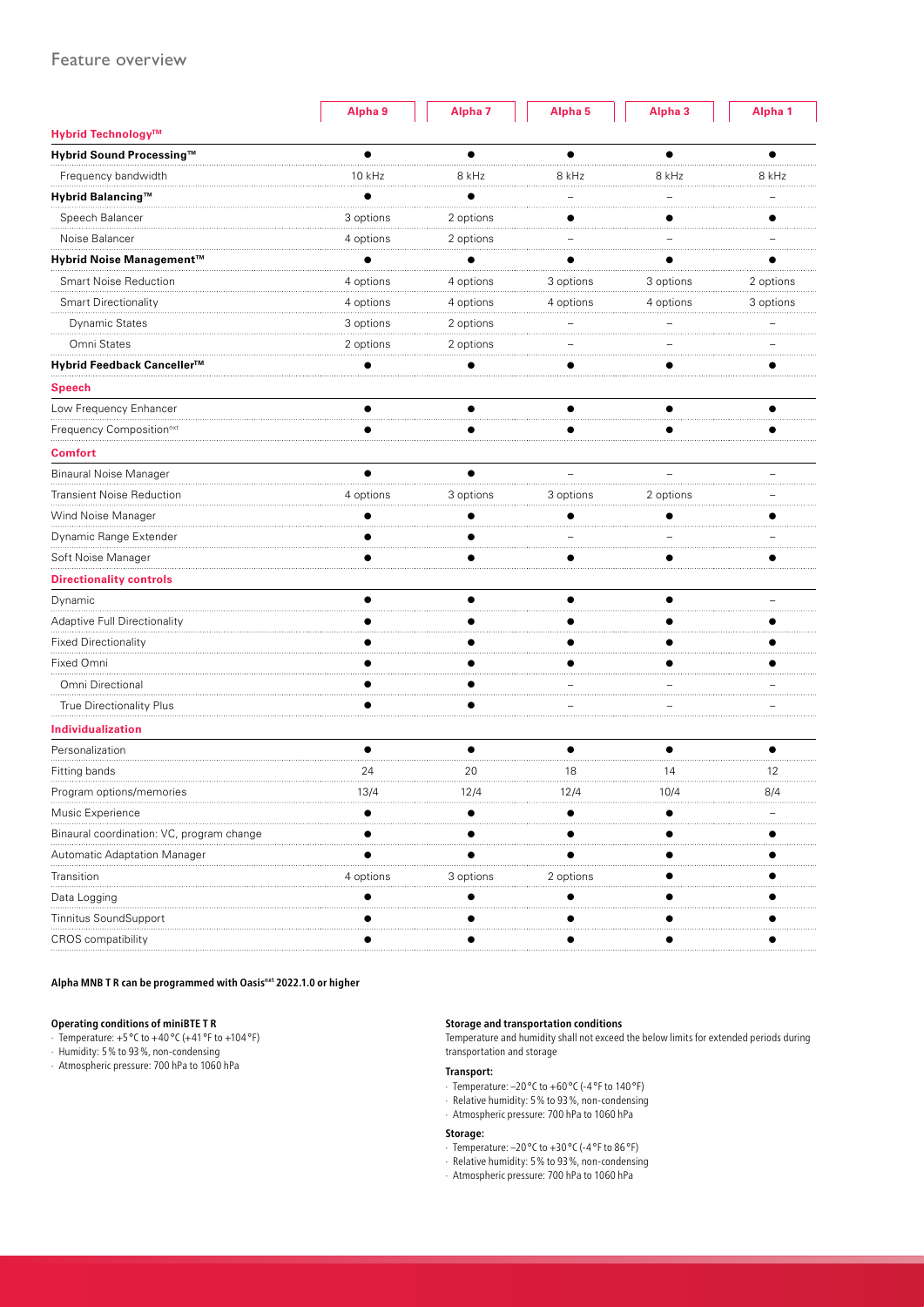## Charger, miniBTE T R

The charger for Alpha miniBTE T R uses inductive technology that allows contactless charging of two hearing instruments via induction coil. Furthermore, the magnetic connection in the charger prevents the hearing instruments from falling out. When the hearing instruments are inserted into the charger, it automatically starts charging. The hearing instruments turn ON when they are removed from the charger.



## Packaging set

- **·** Travel pouch
- **·** Instructions for use
- **·** Power supply plug

## Charging time of lithium-ion battery

- **·** 3.5 h = Fully charged
- **·** 1 h = 40% charged
- **·** 30 min = 20% charged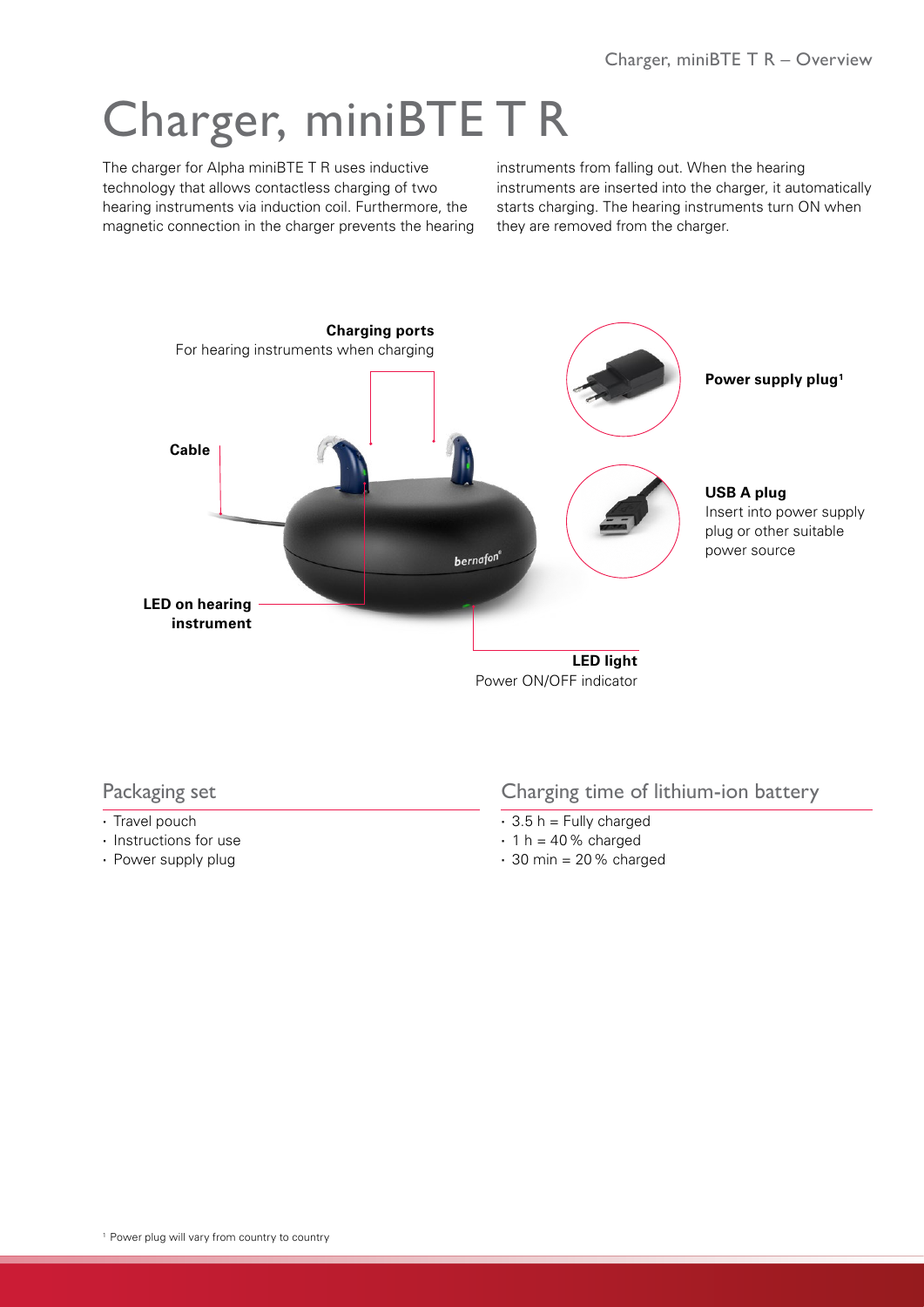## Charger, miniBTE T R – Technical data

#### **Charger, miniBTE T R**

| Designed for/compatibility               | Alpha, miniBTE TR                                                                                                                                                                                                                                                    |  |
|------------------------------------------|----------------------------------------------------------------------------------------------------------------------------------------------------------------------------------------------------------------------------------------------------------------------|--|
| Dimensions                               | Ø95 mm /total height of 39 mm                                                                                                                                                                                                                                        |  |
| Weight                                   | 135 grams (5 oz)                                                                                                                                                                                                                                                     |  |
| Color                                    | Black                                                                                                                                                                                                                                                                |  |
| Power supply plug                        | USB A                                                                                                                                                                                                                                                                |  |
| Status indications                       | LED on charger indicates Charger ON/OFF status<br>LED on hearing instrument indicates charging status                                                                                                                                                                |  |
| Charging time of hearing instruments     | Max 3.5 hours depending on initial state of the battery (Temperature: +10 °C to +35 °C<br>$(+50 °F to +95 °F))$<br>Max 5 hours depending on initial state of the battery (Temperature: +5 °C to +10 °C<br>(+41 °F to +50 °F) / +35 °C to +38 °C (+95 °F to +100 °F)) |  |
| Power source                             | Supplied power supply unit                                                                                                                                                                                                                                           |  |
| Input voltage                            | 5 V DC                                                                                                                                                                                                                                                               |  |
| Input current                            | < 0.2 A (charging two hearing instruments)<br><10 mA stand-by (no hearing instruments inserted)                                                                                                                                                                      |  |
| Cable                                    | Fixed mounted cable / 150 cm                                                                                                                                                                                                                                         |  |
| Connected to external equipment          | When connected to external equipment plugged into a wall outlet, this equipment must<br>comply with IEC-62368 (or IEC-60065, IEC-60950 until June 20, 2019) or equivalent safety<br>standards.                                                                       |  |
| <b>Conditions of use</b>                 |                                                                                                                                                                                                                                                                      |  |
| Operating conditions                     | Temperature: +5 °C to +38 °C (+41 °F to +100 °F)<br>Relative humidity: 5% to 93%, non-condensing                                                                                                                                                                     |  |
| Storage and transportation conditions    | Temperature: -25 °C to +70 °C (-13 °F to +158 °F)<br>Relative humidity: 5% to 93%, non-condensing                                                                                                                                                                    |  |
| Atmospheric pressure                     | 700 hPa to 1060 hPa                                                                                                                                                                                                                                                  |  |
| <b>Technical data: Power supply unit</b> |                                                                                                                                                                                                                                                                      |  |
| Power supply unit                        | $AN05x - 050A$                                                                                                                                                                                                                                                       |  |
| Input voltage                            | $100 - 240$ V AC                                                                                                                                                                                                                                                     |  |
| Input current                            | 0.2A                                                                                                                                                                                                                                                                 |  |
| Input frequency                          | $50 - 60$ Hz                                                                                                                                                                                                                                                         |  |
| Output voltage                           | 5 V DC                                                                                                                                                                                                                                                               |  |
| Output current                           | 1 A                                                                                                                                                                                                                                                                  |  |
|                                          |                                                                                                                                                                                                                                                                      |  |